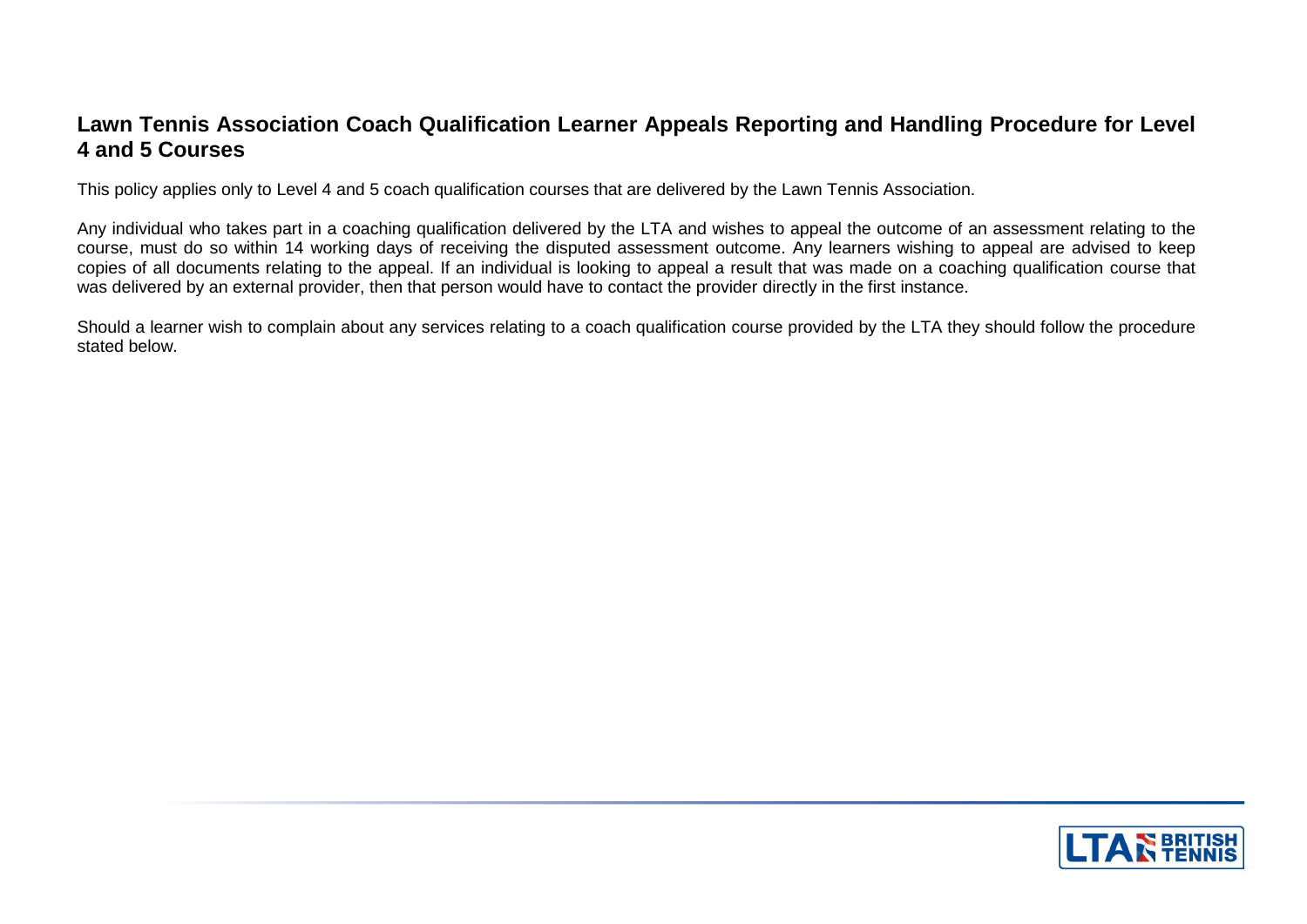## **Appeals Procedure**

If the appeal cannot be resolved informally to the satisfaction of learners, or if a learner feels that they cannot make an informal appeal to their tutor/assessor, a formal appeal should be submitted in writing to the Coach Qualification Manager at the LTA using the Appeals Form set out below.

The Coach Qualification Manager will write to the learner to acknowledge receipt of the appeal within 10 working days and outline the course of action to be taken.

The Coach Qualification Manager will carry out an investigation, and will write to the learner within 20 working days of the date of acknowledgement of receipt with the findings and a decision as to whether the appeal was justified.

A learner is required to provide as much information as possible regarding the disputed assessment decision. When completing the Appeals Form set out below, information should include:

- the date and type of the assessment (i.e. observation of practical work, assessment of a set task/assignment, result of an internally assessed question paper)
- **the name of the assessor involved**
- **a** a brief outline of the reason for the appeal
- any associated documents (i.e. learner evidence, record of feedback from the assessor involved).

All appeals should be sent to:

Coach Qualification Manager

Lawn Tennis Association, National Tennis Centre, 100 Priory Lane, London, SW15 5JQ

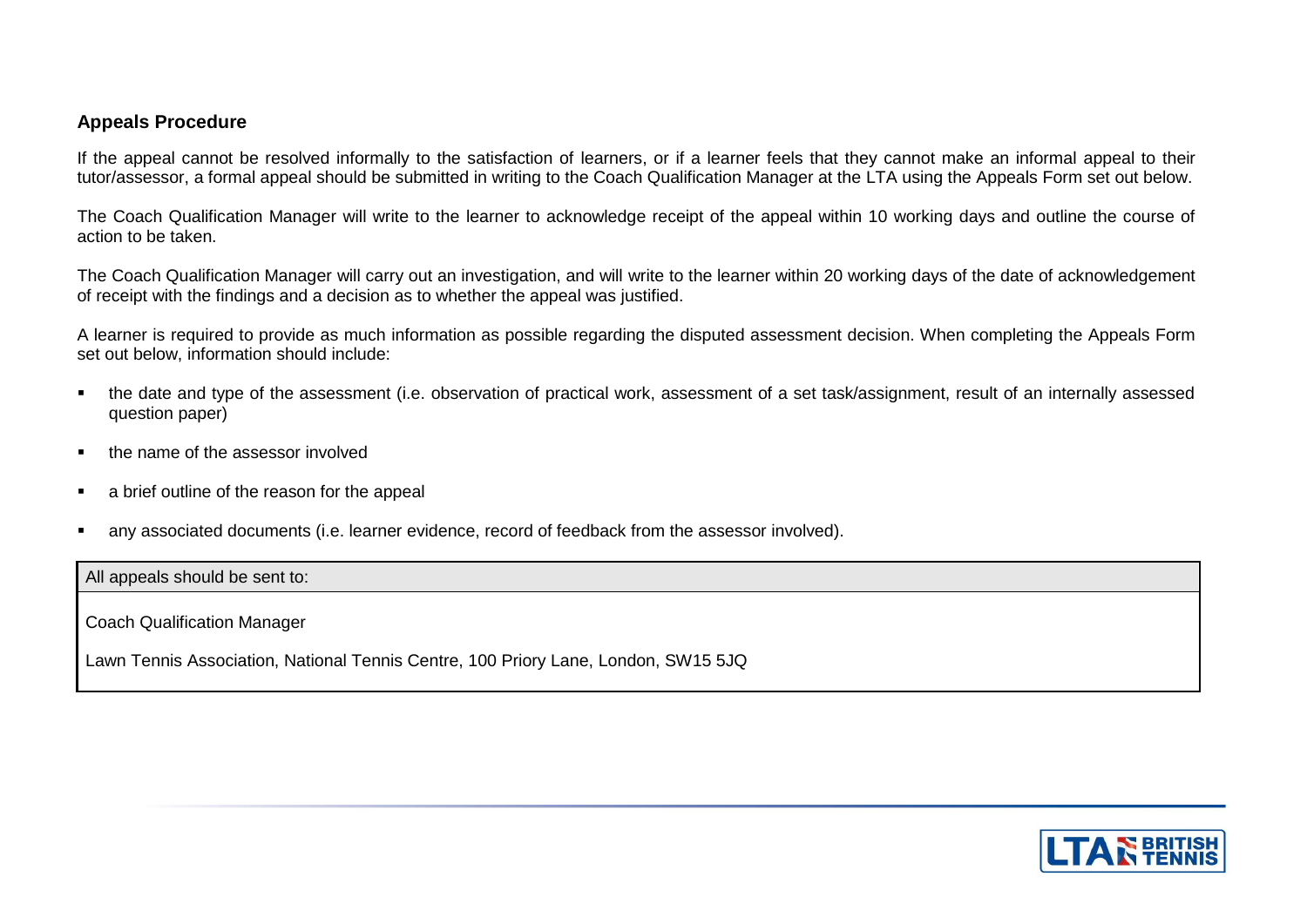## **Learner Appeal Form**

As set out above in the appeals procedure a learner is required to complete this form and forward it to the Coach Qualification Manager to make a formal appeal to the LTA, if they are still dissatisfied after having made an informal appeal to their assessor.

| Learner's name                                                  |  |
|-----------------------------------------------------------------|--|
| Address                                                         |  |
| Email address                                                   |  |
| Contact number                                                  |  |
| Date of assessment                                              |  |
| Date appeal submitted                                           |  |
| Name of assessor (against whose<br>decision the appeal is being |  |

Describe the reasons for your appeal as fully as possible. Please include **copies** of any associated documents (e.g. learner evidence, record of feedback from the assessor involved). Learners should keep a copy of this form.

Type of assessment and nature of the appeal

Please attach an additional sheet, if necessary